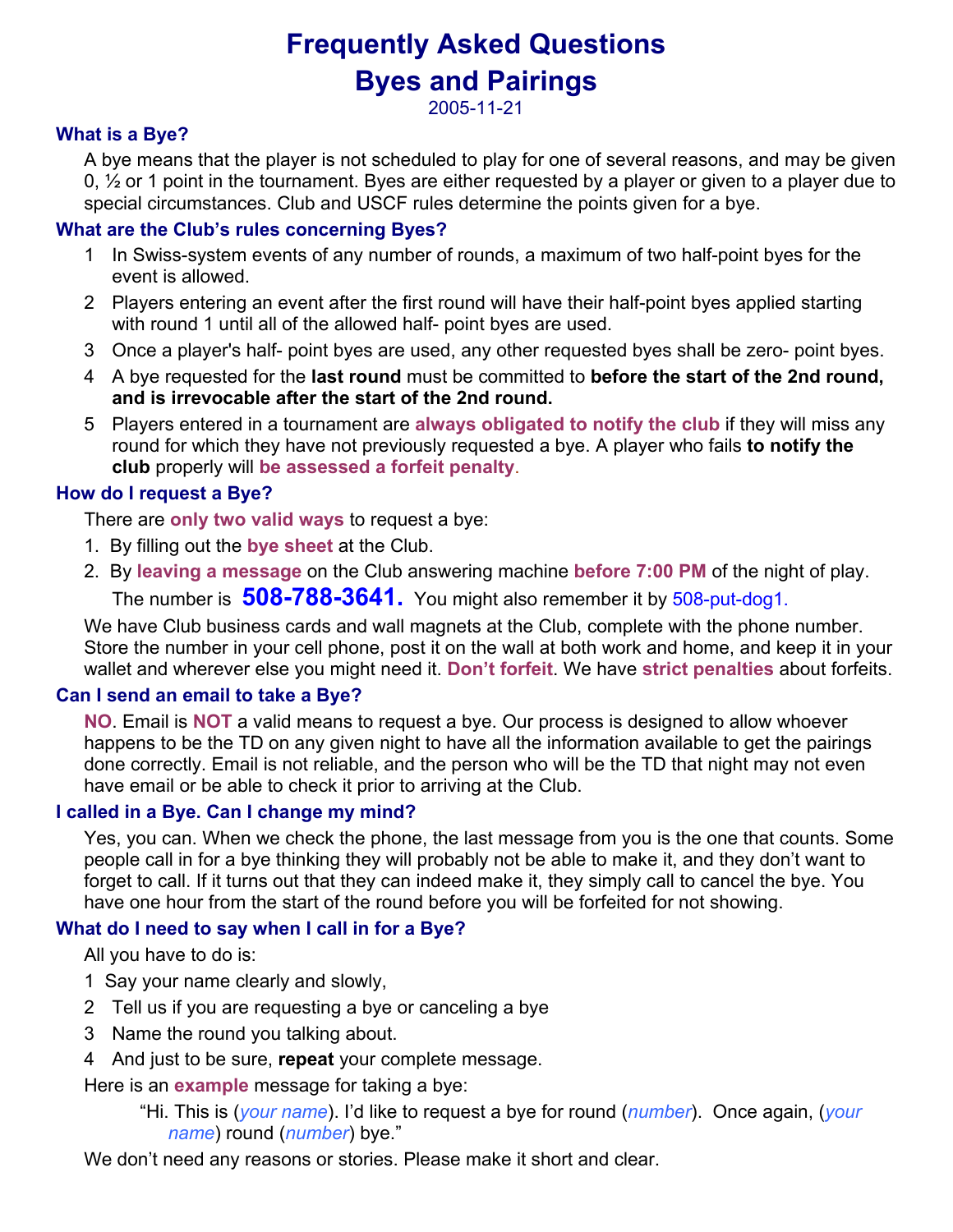# Should I call and leave a message if I'm not sure I can make it?

NO. Absolutely NOT. You must tell us to pair you or not. If you don't think you are going to make it, play it safe and tell us NOT to pair you. If you show up at the Club on time to change your mind, or you are sure you are going to make it before forfeiting, tell us to pair you. If you leave us in doubt about whether you are going to show up or not, whatever decision we make about pairing you stands, and is YOUR fault. If we pair you and you don't show, you forfeit and must pay the appropriate fines. If we don't pair you and you show up expecting to play, sorry.

## I'm already registered; do I have to check in?

Once you are registered you will automatically be paired each week unless you request a bye. Of course, you could be paired out. You do not need to check in with us. All you have to do is show up to see whom you will be playing.

# How do I know whom I will be playing? On the Web site, it says it the pairings are "projected."

The official pairings are not announced until 7:30 pm on Tuesday night at the Club. The phone messages are checked just after 7:00 pm, and people can show up to enter or request a bye up till 7:20 pm. At that time, the pairings are calculated. At 7:30, the pairings are read out loud to those present in the playing room and then posted on the bulletin board for all to see.

# I can't make round 1 but want to register for the event. What should I do?

Do NOT call to tell us about the future. Only register when you are going to show up to play. When you register we will give you the byes you are entitled to.

## I can't get there in time to register but can make it in time to play. What should I do?

If you are a Club Member and think you might not get to the club before the registration cut-off time, you can leave a message committing to playing the first round. Leaving us such a message will ensure that you are paired for the first round (subject to the usual rules about being paired out), and **obligates you** to pay the entry fee and to show up to play. If you then fail to show up, you will forfeit your game and be subject to the forfeit penalty. If we cannot understand your message ---- for example, your name ----- then you won't be paired.

## Can I call in byes for more than one round at a time?

 You can, but we prefer that you don't. There is too much room for error, both by you and us. You may mis-speak the other round, or we may not be able to make it out, and you didn't repeat it. We may think you are repeating the first part of the message and miss hearing the other round. If you do request two or three rounds at once, make sure you give us the information clearly and correctly, especially after the first one has gone by.

## Why do the pairings show me not being paired or having a bye when I didn't ask for one?

Generally, one of two reasons will explain this:

- 1. The projected pairings, based on the information known at the time they were done, predict that you will be "paired out." Usually, this is because there are an odd number of persons projected to be playing in your section. It may also be because we have you recorded as forfeiting a game. Anyone who forfeits will no longer be paired until the issue of the forfeit is cleared up.
- 2. We may have made an error in updating the computer files from the bye sheet, and given your bye to someone else by mistake. If you think there is an error, please leave a message on the Club phone clarifying what you think is in error. You may also try to reach us by email to give us a heads up, but the phone or you in person are the only ways to officially correct the situation.

If the net result of people phoning in byes or showing up to play is an odd number, you will be paired to play. If there is someone else from another section also paired out, then you will have the option, but not the obligation, to play that person. In this situation, the ratings may be too disparate, so one of you might not want to play, or would just as soon have the night off, or would prefer to play a casual, unrated game, instead.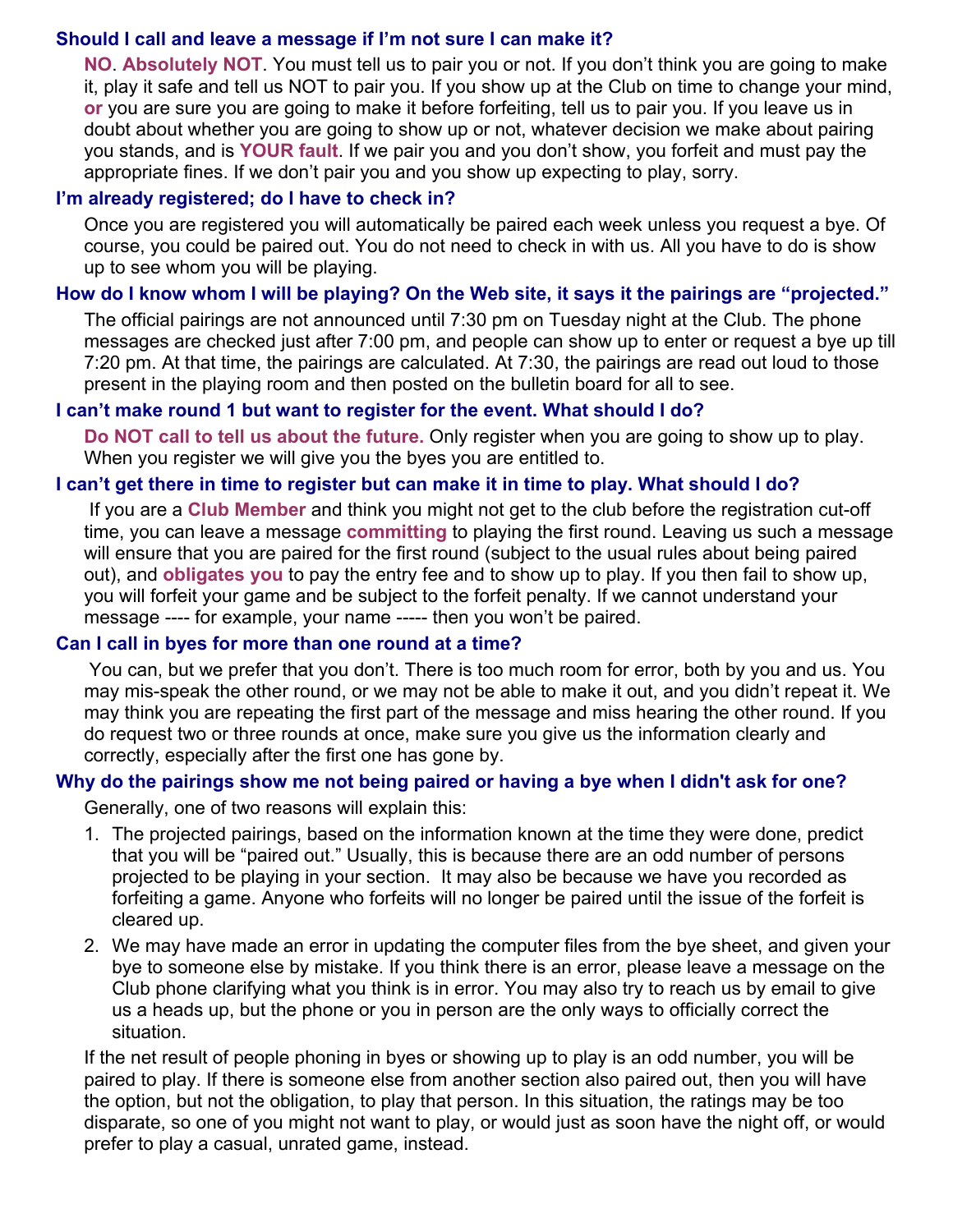# Why do the pairings, standings or wall charts show me NOT getting a bye when I asked for one on the bye sheet?

This usually indicates that an error was made on our part. We may have incorrectly given the bye to someone else, missed the information altogether when updating the computer files, or you may have written onto the bye sheet after we last checked it for the evening. Please leave a message on the Club phone clarifying what you think is in error. You may also try to reach us by email to give us a heads up, but the phone or you in person are the only ways to officially correct the situation.

## You show my bye but I didn't get the half-point. Why not?

Usually this is because you are mistakenly thinking you are entitled to a half-point bye when you are not. On occasion, we make a mistake entering the bye information from the bye sheet, or forget to give bye points for earlier rounds when you enter after round 1.

#### What do I do when my pairing shows me "paired out" or says "See TD"?

You must show up to play unless you now request a bye. The pairings are "projected," based on what information was available at the time. There is at least a fifty-fifty chance that you will end up being paired. All it takes is an odd number of people choosing to take or cancel a bye, and you will end up being paired. It is understandable, especially if you travel a great distance, that you don't want to leave it to chance on whether or not you will be paired. If you don't want to take the chance, then you need to call and request a bye. You should consider several things before doing this:

- 1. If you do get paired out, it is not possible to be paired out a second time in the same event. If someone from another section also gets paired out, or if there is someone else available to play, you may play for fun or for rating, if both players agree. Shorter time controls may be used.
- 2. You got paired out, partly due to your score in the event so far. If you call in for a bye and you aren't eligible for a half-point, your score will not change and you will likely be selected the next round to be paired out again. If you come to the Club and get paired out, you will get one full point for the round. Generally, it will be better for you to show up if you can. You may get a game anyway, and you can watch the other games in progress or use the library to study or play for fun if you do get paired out.

#### Why do the pairings seem different from what I calculated them to be?

The usual reasons are that the Club uses Look-Ahead Pairing, which is a bit more complicated than the more understandable Top-Down Pairing. Also, it is common to forget to take into account byes that other players have requested, and whether two players have already played each other.

#### What are the Club rules about pairings?

- 1. Pairing of MCC events shall be done by computer whenever possible.
- 2. Where questions arise in the accuracy and/or propriety of a computer-generated pairing, it is the policy of the MetroWest Chess Club to accept the program's pairings in the absence of an obvious or clearly understood violation of USCF rules.
- 3. 1/4 Accelerated-Pairing rules shall be used for any section within an event that meets the recommended criteria for their use as set out by the most current rules of the USCF. The "Adjusted Rating" option shall be used. We further define the USCF phrase "far exceeds" used in its recommended criteria to mean that the number of players is greater than or equal to, the average of, two raised to the number of rounds, and two raised to the number of rounds plus one. Some examples are, 4 rounds = 24, 5 rounds = 48, 6 rounds = 96.
- 4. Players who are paired out will receive a credit of \$5 if they do not end up playing a rated game.